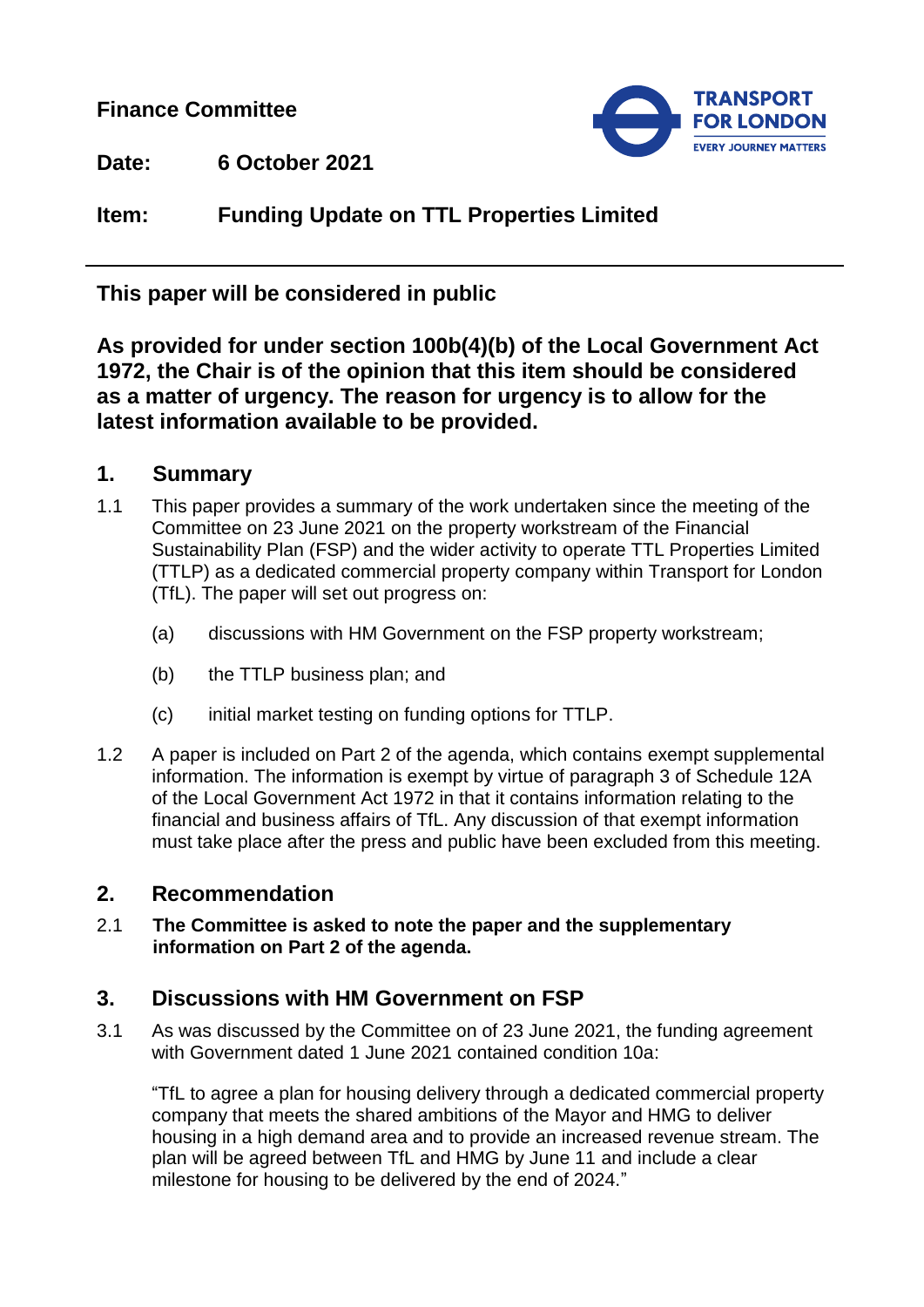- 3.2 In assessing how to meet the condition to deliver housing and increased revenue to TfL, Government and TfL officials discussed proposals that delivered between 10,000 and 50,000 homes depending on the level and timing of any housing grant. Options were present Government on 11 June, and these options were summarised in the paper that the Committee noted on 23 June.
- 3.3 Subsequent discussions between TfL and Government focused on how to drive delivery of the maximum number of homes with the minimum requirement for Government grant funding. Subject to ongoing discussions with Government and TfL approvals, agreement has now been reached on an outline plan that will see TTLP aim to start on the sites that deliver 20,000 homes over the next 10 years. This plan currently assumes no Government grant funding and forms the basis of the TTLP New Baseline Plan that is described below.
- 3.4 Government has set out two additional conditions as part of that agreement. First, TTLP should maximise the use of Modern Methods of Construction (MMC) for its residential development, such that TfL should ultimately seek to deliver over 90 per cent of its homes utilising MMC. Second, TTLP should support Custom and Self-build (CSB) housebuilding.
- 3.5 MMC covers seven distinct categories of innovative construction techniques generally involving off-site manufacture or assembly. These techniques are defined in the report 'Modern Methods of Construction working group: developing a definition framework' 1 (2019) published by the Ministry of Housing, Communities and Local Government (MHCLG).
- 3.6 Though innovate, the benefits of MMC are increasingly well established and include faster pace of delivery, improved safety, increased sustainability, better quality control and reduced traffic movements. Subject to the detail of the agreement, extending the use of MMC is considered likely to decrease delivery risk. The Mayor of London's New London Plan and Housing Strategy both express strong support for "precision-manufactured housing" (i.e. MMC). TfL's published Financial Sustainability Plan explicitly set out the opportunity to leverage TfL's long-term property programme to unlock investment in MMC to accelerate the pace and sustainability of housing delivery, particularly if this is accompanied by investment in construction skills.
- 3.7 CSB cover a spectrum from projects where people build or manage the construction of their home to projects where individuals commission their home, making key design and layout decisions, but the home is built ready for occupation. The Bacon Review<sup>2</sup> (2021) sets out benefits of CSB, including diversifying the housing market and delivering improved quality and environmental performance. TfL is already bringing small sites to market through the Greater London Authority's (GLA's) 'Small Sites, Small Builders' portal – and opportunities for CSB will now be identified and prioritised through that route.

l

<sup>1</sup> https://www.gov.uk/government/publications/modern-methods-of-construction-working-group-developinga-definition-framework 2

https://assets.publishing.service.gov.uk/government/uploads/system/uploads/attachment\_data/file/101392 8/Bacon\_Review.pdf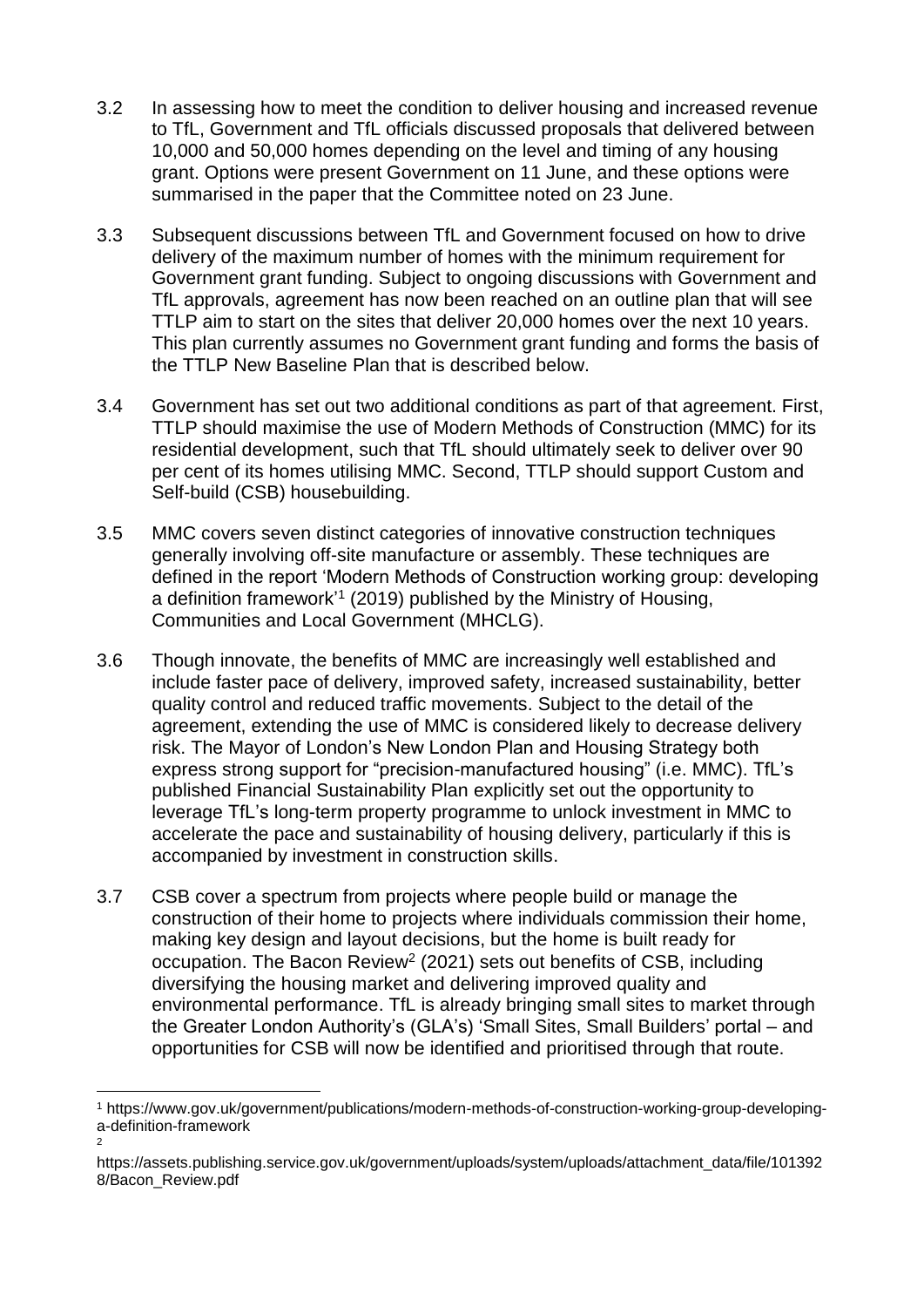3.8 Discussions between TfL and Government officials have been positive with broad agreement on the principle that TTLP should deliver a 'double bottom-line' of housing and income growth returned to TfL in the form of a dividend. There is agreement also that TTLP should be a self-financing enterprise wholly owned by TfL, delivering a mixture of for-rent and for-sale housing, with a balanced portfolio of activities to optimise sustainable financial returns over the long-term.

## **4. TTLP Business Plan**

- 4.1 At the meeting of the Committee on 23 June 2021, the three main business plans scenarios for TTLP were shared. These were:
	- (a) **Plan X** a "capital-neutral" budget adjusted to TfL's current financial restrictions, delivering 10,750 homes with reduced capital investment in existing assets and development programmes deferred so that funding from disposals is received before development expenditure is committed;
	- (b) **Baseline Plan** TTLP's then default plan delivering 13,278 homes, assuming access to commercial debt funding and including wellprogressed commercially viable projects with a focus on developing and holding assets in the long term – but with no allowance for grant funding to bring forward currently unviable projects; and
	- (c) **Housing Growth Plan** adding 61 known projects that are considered, subject to further feasibility, to be commercially unviable (i.e. requiring support in the form of grant) to enable TTLP to deliver 46,350 homes with a corresponding increase in the requirement for funding in the later years of the plan.
- 4.2 Following the outline agreement with Government, a "New Baseline Plan" has been developed based on TTLP starting on the sites that deliver 20,000 homes over 10 years with an assumption of no Government grant funding.
- 4.3 As can be seen in Table 1 and Chart 1 below, the New Baseline Plan projects that the annual return to TfL will increase from £6.0m in 2021/22 to £155.7m over 15 years. Over the same period, the value of TTLP's property assets are projected to rise from £2.22bn in 2021/22 to £4.46bn in 2035/36. This rise is the net result of additional value in existing assets, additional value from newly developed assets and the loss of value from sites that have been disposed of during this timeframe. All of this is delivered without any requirement for investment from TfL, funded instead by commercial debt that is also non-recourse to TfL. Peak debt is forecast to be almost £520m in 2029/30, though the debt in the first three years remains modest at less than £75m.
- 4.4 Further work will be undertaken on the New Baseline Plan in the weeks ahead, both to reflect the emerging Investment Strategy and Asset Plans (see paragraph 4.6 below) and to assess how increased returns to TfL can be delivered in the early years of the plan when TfL's funding position is particularly acute, whilst maintaining sufficient investment to keep delivering the double bottom-line.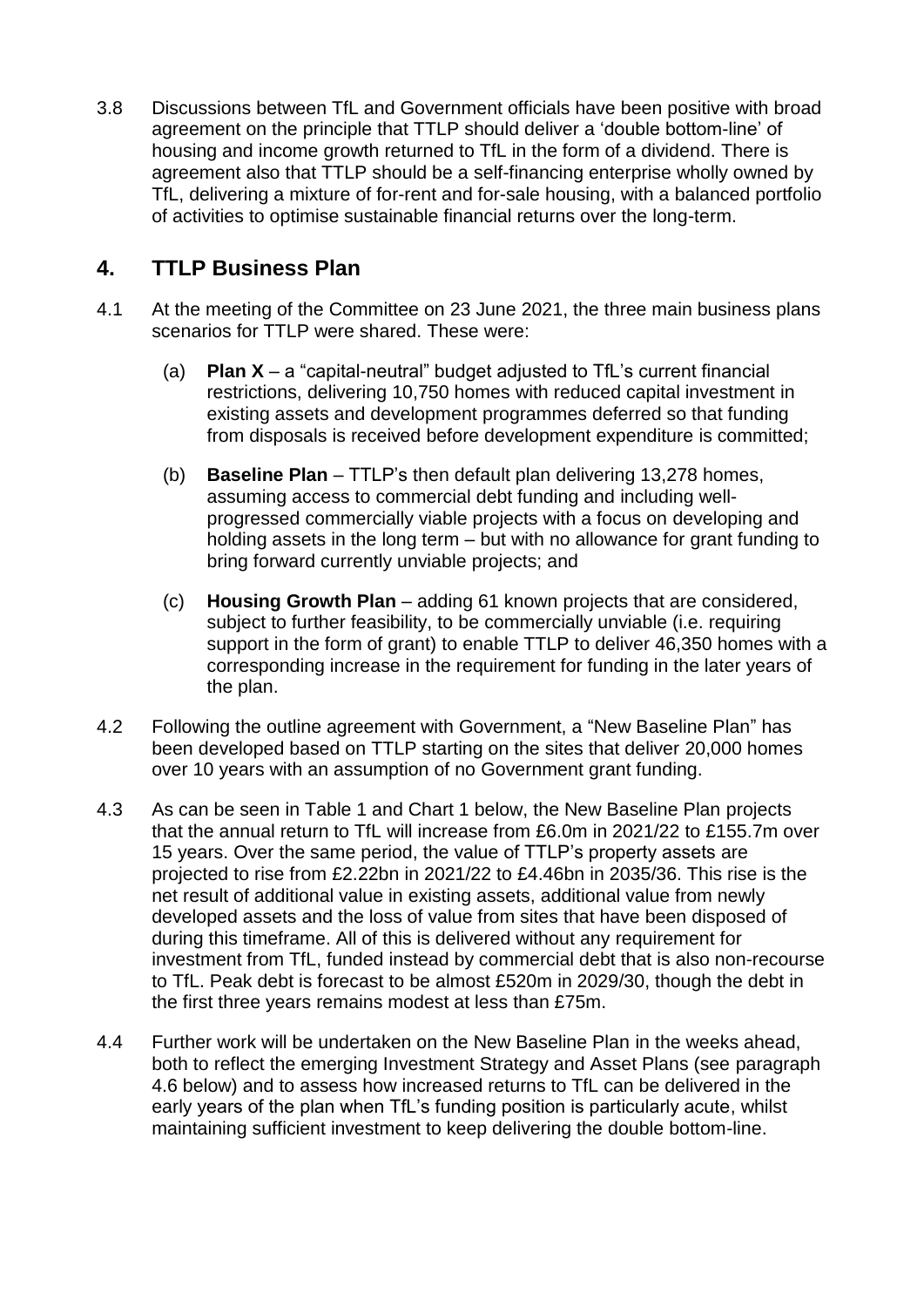- 4.5 This New Baseline Plan will see TTLP deliver all the residential development projects in the previous Baseline Plan along with the most viable of the sites in the Housing Growth Plan. There is more work to do to establish the optimal design that is both viable and deliverable on these additional sites, and detailed feasibility work will commence as soon as funding becomes available. The feasibility work will be completed jointly with the operating businesses in order to ensure transport benefits are identified and included from the outset.
- 4.6 TTLP has appointed leading property advisor Savills to support the work on the new TTLP Business Plan. Savills is assisting TTLP in the production of a revised Investment Strategy and Capital Allocation Plan. These documents set the topdown context for the Business Plan. Alongside these, new Asset Plans and a Project Prioritisation Framework will ensure the Business Plan is also based on a detailed, bottom-up analysis of existing assets. Savills' work includes an independent review to ensure TTLP's assumptions are fully market facing.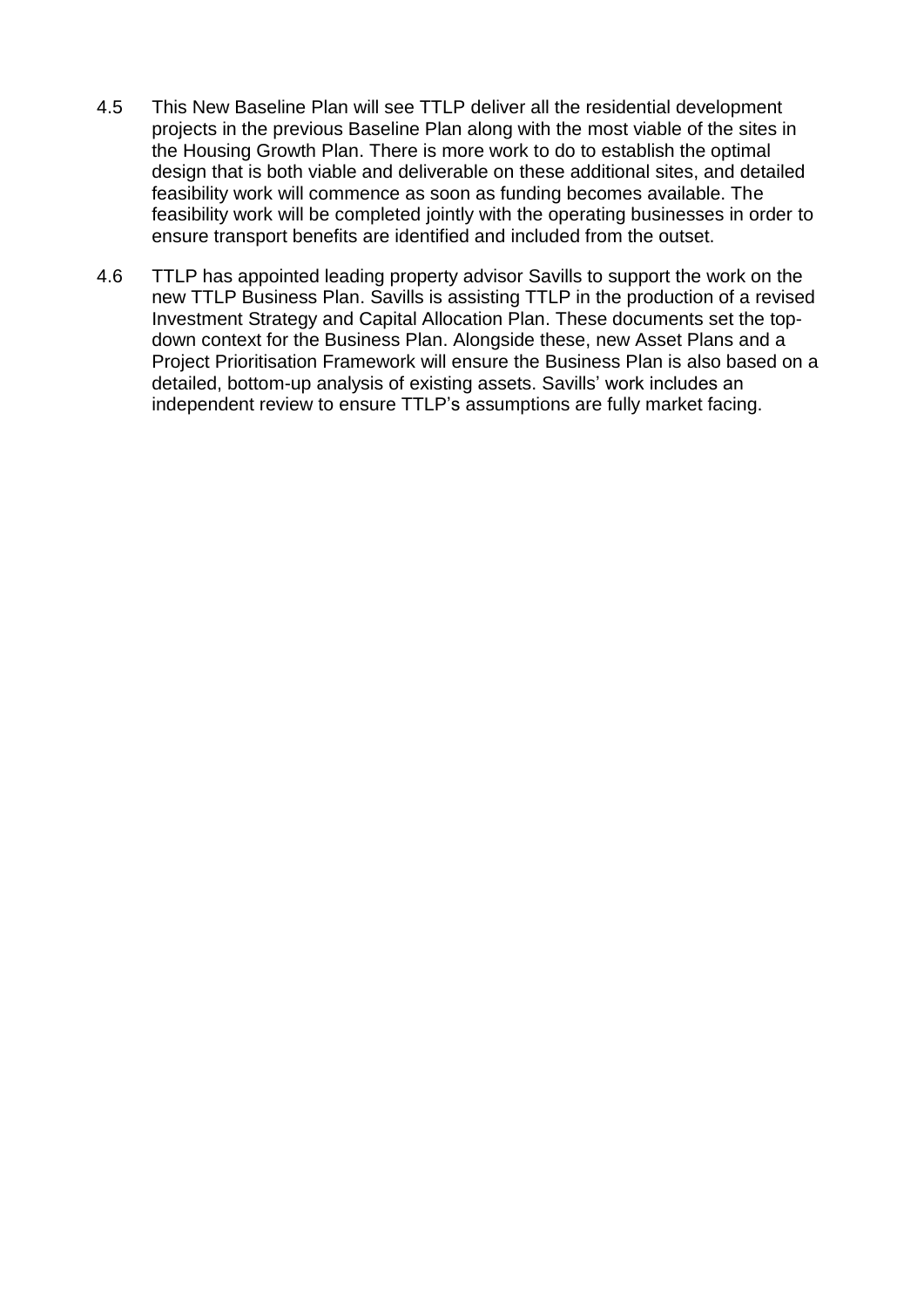|  |  |  |  | <b>Table 1: TTLP New Baseline Plan</b> |  |
|--|--|--|--|----------------------------------------|--|
|--|--|--|--|----------------------------------------|--|

| £m                               | <b>FY22</b> | <b>FY23</b> | <b>FY24</b> | <b>FY25</b> | <b>FY26</b> | <b>FY27</b> | <b>FY28</b> | <b>FY29</b> | <b>FY30</b> | <b>FY31</b> | <b>FY32</b> | <b>FY33</b> | <b>FY34</b> | <b>FY35</b> | <b>FY36</b> |
|----------------------------------|-------------|-------------|-------------|-------------|-------------|-------------|-------------|-------------|-------------|-------------|-------------|-------------|-------------|-------------|-------------|
| <b>Capital Expenditure</b>       | 80.3        | 239.7       | 303.4       | 218.3       | 241.8       | 224.2       | 142.6       | 81.9        | 152.2       | 107.7       | 98.9        | 139.3       | 57.2        | 76.2        | 54.0        |
| <b>Capital Income</b>            | 64.2        | 293.0       | 220.2       | 124.0       | 102.7       | 106.8       | 109.7       | 4.6         | 155.2       | 128.7       | 150.3       | 180.5       | 118.6       | 99.6        | 21.9        |
| <b>Net Capital</b>               | 16.1        | 66.9        | 82.5        | 92.4        | 134.5       | 95.0        | 8.9         | 59.7        | 3.0         | 21.0        | 51.4        | 77.7        | 99.3        | 29.6        | 25.1        |
| <b>Cumulative Net</b><br>Capital | 16.1        | 50.8        | 31.7        | 124.1       | 258.6       | 353.7       | 362.5       | 422.2       | 419.3       | 398.3       | 346.9       | 269.2       | 169.9       | 140.3       | 165.4       |
|                                  |             |             |             |             |             |             |             |             |             |             |             |             |             |             |             |
| <b>TTLP Profit</b>               | 0.0         | 0.0         | 0.1         | 0.2         | 0.3         | 0.4         | 0.4         | 0.5         | 0.5         | 0.5         | 0.5         | 0.4         | 0.3         | 0.3         | 0.3         |
|                                  |             |             |             |             |             |             |             |             |             |             |             |             |             |             |             |
| <b>Net Debt</b>                  | 41.4        | 0.0         | 73.1        | 176.5       | 318.8       | 422.7       | 440.4       | 509.3       | 518.4       | 504.6       | 464.7       | 394.8       | 306.7       | 287.1       | 324.1       |
| <b>Total Returns to TfL</b>      | 6.0         | 24.7        | 33.7        | 40.3        | 49.2        | 57.1        | 65.7        | 73.9        | 91.0        | 99.3        | 105.8       | 114.1       | 131.1       | 140.1       | 155.7       |
| <b>Asset Value</b>               | 2,221       | 2,158       | 2,219       | 2,373       | 2,671       | 2,911       | 3,028       | 3,115       | 3,246       | 3,301       | 3,467       | 3,676       | 3,878       | 4,093       | 4,462       |

**Chart 1: TTLP New Baseline Plan - Net Capital and Total Return to TfL**

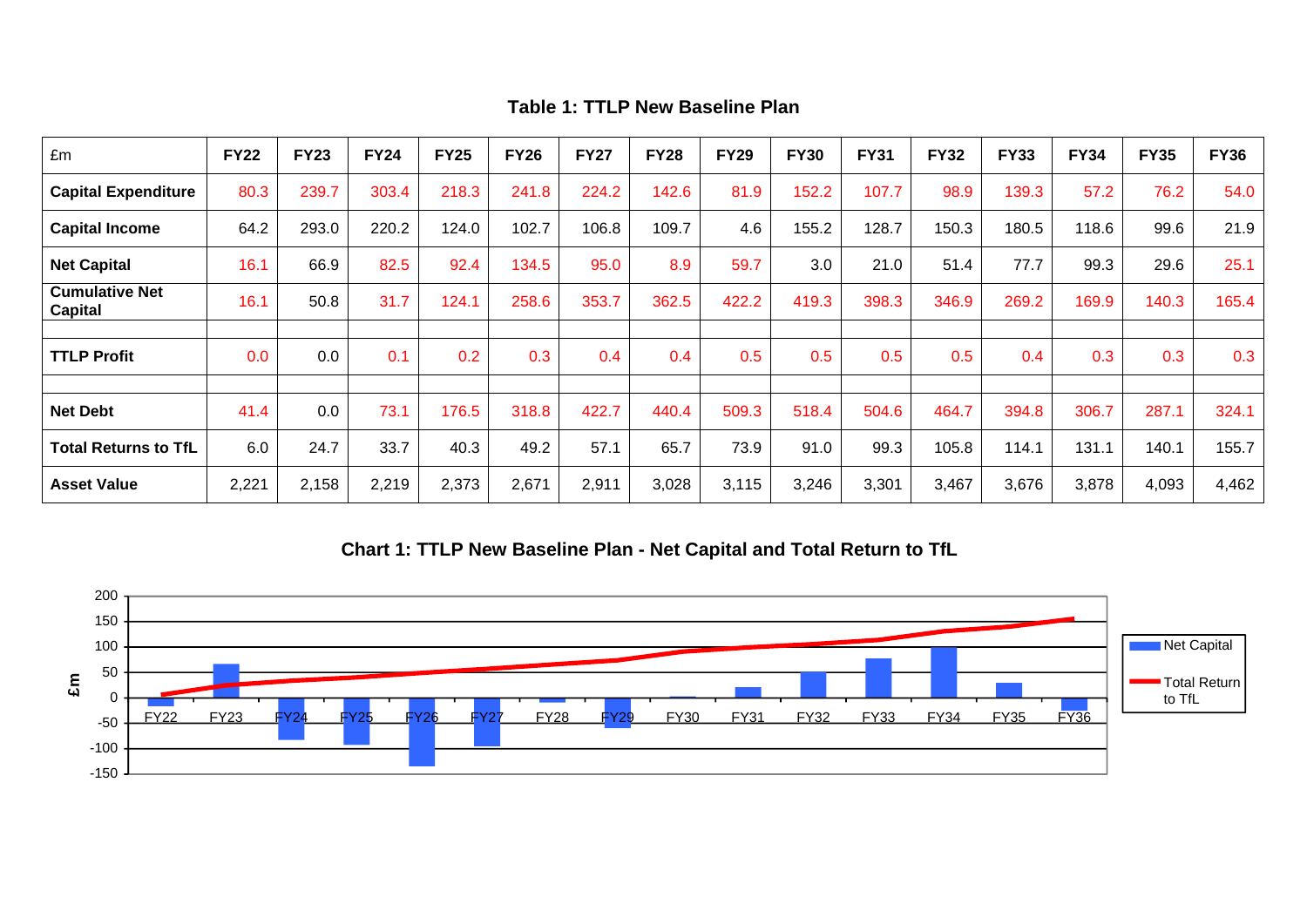- 4.7 Once completed, the final versions of the Investment Strategy, Capital Allocation Plan and Business Plan will be shared with the Committee.
- 4.8 The emerging Investment Strategy is set out below:

|                                     | <b>Short Term</b>                                                                                                                                                                  | <b>Mid to Long Term</b>                                                                                                  |
|-------------------------------------|------------------------------------------------------------------------------------------------------------------------------------------------------------------------------------|--------------------------------------------------------------------------------------------------------------------------|
| <b>Retail</b>                       | Support post-COVID recovery<br>and consider targeted                                                                                                                               | Improve in-station retail and<br>rationalise secondary out-of-                                                           |
|                                     | investments in Zones 1 and 2.                                                                                                                                                      | station retail.                                                                                                          |
| <b>Arches</b>                       | Refurbish, re-purpose and<br>undertake minor<br>redevelopment on key arches.                                                                                                       | Substantial redevelopment of<br>major arch projects.                                                                     |
| <b>Commercial</b><br><b>Offices</b> | Retain and invest in core office<br>buildings where these are held<br>as part of wider landholdings<br>around transport nodes.<br>Review options to dispose of<br>non-core assets. | Substantial redevelopment of<br>commercial over station<br>development sites.                                            |
| <b>Residential</b>                  | Support development phase of<br>Build to Rent portfolio to deliver<br>additional homes and income.                                                                                 | Review options to exit<br>secondary stock. On-going<br>management and future Build<br>to Rent opportunities.             |
| <b>Car Parks</b>                    | Manage income from existing<br>contracts. Devise appropriate<br>interim uses prior to re-<br>development.                                                                          | Redevelopment of car parks<br>alongside future uses and<br>electric vehicle charging.                                    |
| <b>Long Leases</b>                  | Protect existing long leasehold<br>and income.                                                                                                                                     | Review long-term<br>redevelopment options and<br>identify any opportunity for<br>additional long-term income<br>sources. |

4.9 The diversity of TTLP's asset base is considered a strength, as is the predominance of Small and Medium Enterprises (SMEs) on TTLP's estate. The unique character of TTLP's portfolio will not therefore be fundamentally altered by this work.

# **5. TTLP Funding and Financing**

- 5.1 The paper to the meeting of the Committee on 23 June 2021 set out how TTLP had worked with Deloitte to review potential funding options to meet TTLP's capital requirements. All shortlisted options saw property assets consolidated into TTLP, with TTLP having a separate profit and loss statement (P&L) and balance sheet, and its own financial and management accounts focused on commercial development activity with borrowing independent from wider TfL. The review concluded that commercial debt financing by TTLP was the preferred route.
- 5.2 TfL selling equity in TTLP in the market was quickly discounted as any equity sale now would inevitably be at a discount to the expected growth in asset value, and so would not meet TfL's best value obligations. TfL corporate debt was similarly discounted as it would not provide the necessary independence from wider TfL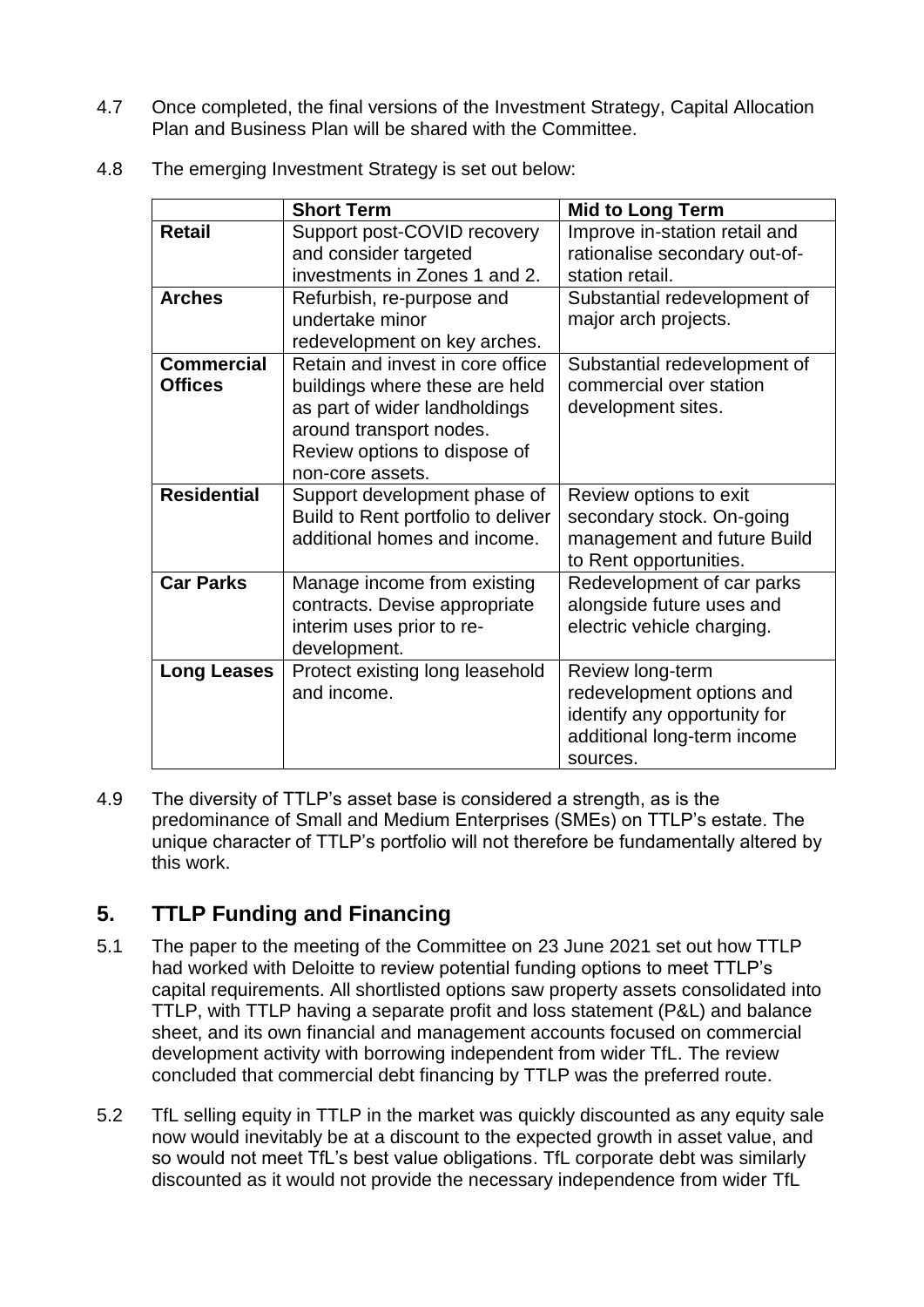borrowing and would have constrained TfL's future ability to borrow to fund transport projects. TTLP unsecured debt with either GLA or HM Government guarantee was attractive but considered unlikely to be available, and this indeed has proved to be the case.

- 5.3 Non-recourse debt secured on TTLP's asset base i.e., debt secured against TTLP assets, so that, if required, lenders could seize the assets the debt is secured against, but cannot seek any further compensation from TfL – was considered the most viable option at the time. Assuming it could be obtained at a reasonable price, unsecured non-recourse debt was however recognised as a potentially more attractive alternative.
- 5.4 We have since undertaken soft market testing in order to assess potential lender interest and identify any constraints associated with the proposed TTLP structure to inform the approach to the financing strategy.
- 5.5 Initial discussions have taken place with a number of lenders, including UK clearing banks, European banks and institutional investors. All conversations to date have been based on either publicly available information, including the paper to the Committee on 23 June 2021, or non-sensitive information that could be made public. As a result, all feedback provided by lenders is strictly subject to further information being available.
- 5.6 That said, the initial feedback from lenders has been very positive and no concerns have been raised about the financeability of the structure proposed by TTLP. Given the format of TTLP's business model, there could be a number of financing options available. Initial indications suggest that it could be practical to cover the first few years of funding requirement via a committed bank facility that can be drawn as and when the funds are required. As the financing requirement increases, the amounts drawn under the bank facility would be refinanced with an alternative source of debt.
- 5.7 While it is very likely that in the medium to long term a secured debt solution would provide better value for money, it appears possible to set up an initial credit facility on an unsecured basis, subject to certain financial due diligence and covenants. An assessment of available financing options is being undertaken ahead of finalising our approach for going to market. Further, commercially sensitive, detail is provided in the paper included in Part 2 of the agenda.
- 5.8 The agreement with Government would increase the overall debt level across the Group. Corporate Finance considers the additional debt to be affordable, particularly in the context of the nature of the debt and its role in driving substantial asset value growth and additional long-term income from TTLP's property activity.
- 5.9 To support the assessment of TTLP's robustness, including its ability to support any debt requirements and related covenants, viability testing is currently being undertaken. This testing aims to assess TTLP's long-term financial robustness under several stress scenarios and assess ability to absorb or manage plausible "what if" downside scenarios. Under each scenario financial performance will be assessed against key financial metrics in the form of anticipated covenants and qualitatively in the form of available management mitigations.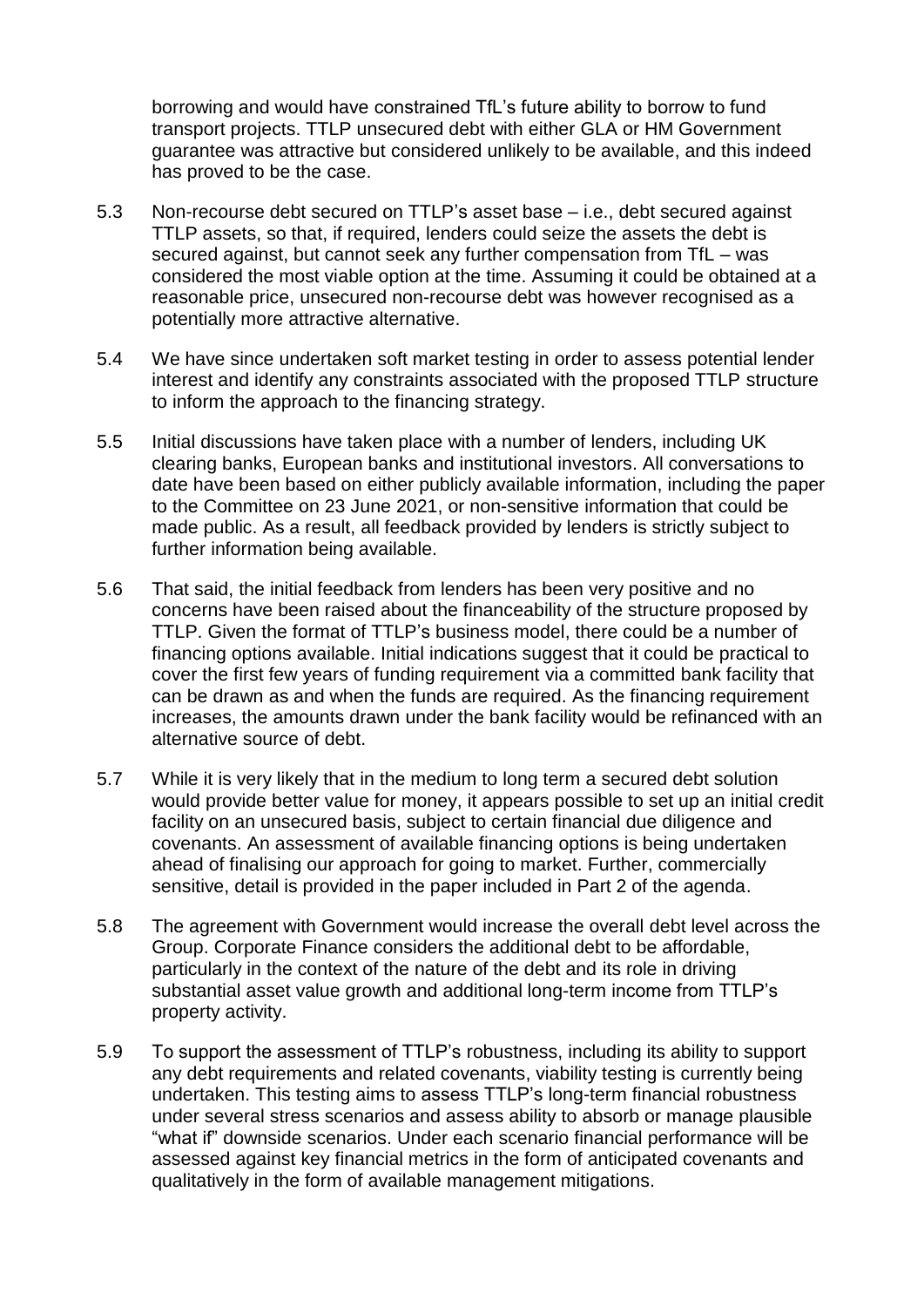- 5.10 At its meeting on 10 March 2021, the Committee approved the grant of Procurement Authority for a 25-year, interest bearing loan of up to £2.1bn by London Underground Limited to Transport Trading Limited, to fund the acquisition of ordinary share capital in TTLP. The dividend paid by TTLP will, amongst other things, enable the servicing of this loan. In doing so, TTLP will follow normal commercial principles (whilst still adhering to all Mayoral and TfL policies). This will require TTLP to deploy capital to meet agreed financial metrics to generate a return that both services TTLP's own debt and delivers a growing dividend to TfL.
- 5.11 Following the completion of stress testing, we will start taking active steps to prepare TTLP for borrowing on a non-recourse basis.

### **6. Business Update**

- 6.1 Progress continues on TTLP's existing development sites. Having secured a £12.7 million Green Development Loan from HSBC, construction is well underway on the first phase at Kidbrooke in our joint venture with Notting Hill Genesis. This first phase of the scheme comprises 413 London Affordable Rent, shared ownership and private sale apartments. In total, 619 homes will be built – with 50 per cent affordable housing.
- 6.2 At Blackhorse View, sales have been progressing well ahead of schedule with 108 sales and reservations taken worth £46.7m. To date, 35 residents have moved in.
- 6.3 Planning remains the biggest risk to TTLP's housing delivery, and this has been particularly felt on our 100 per cent affordable schemes. On 28 July, Harrow Council planning committee unanimously voted to reject a scheme at Stanmore station car park brought forward by our partner Catalyst Housing. The Stanmore scheme would have delivered 277 homes and significantly improved accessibility for users of the station.
- 6.4 This follows the earlier decision by Harrow Council planning committee to reject officers' recommendation and deny permission for 118 affordable flats on Canons Park station car park in another Catalyst Housing scheme with TTLP. A planning appeal was submitted by Catalyst Housing on 8 July and the public inquiry is now scheduled to start on 2 November 2021.
- 6.5 At Sudbury Town, an appeal hearing took place on 23 June 2021, following Brent Council's refusal of a 100 per cent affordable scheme delivering 52 homes proposed by our partner Pocket Living.
- 6.6 More positively, at Arnos Grove, London Borough of Enfield has confirmed that it will not now defend at Inquiry its refusal of our planning consent for 162 homes. The Public Inquiry is currently still scheduled to start on 9 November 2021, with a decision expected in early 2022.
- 6.7 Finally, it was very encouraging to note that TTLP's construction skills programme met the Department for Education's (DfE's) target to support 400 people into work in the last 12 months. It is particularly positive that at least 350 of these people have been in work for over three months and are expected to remain in